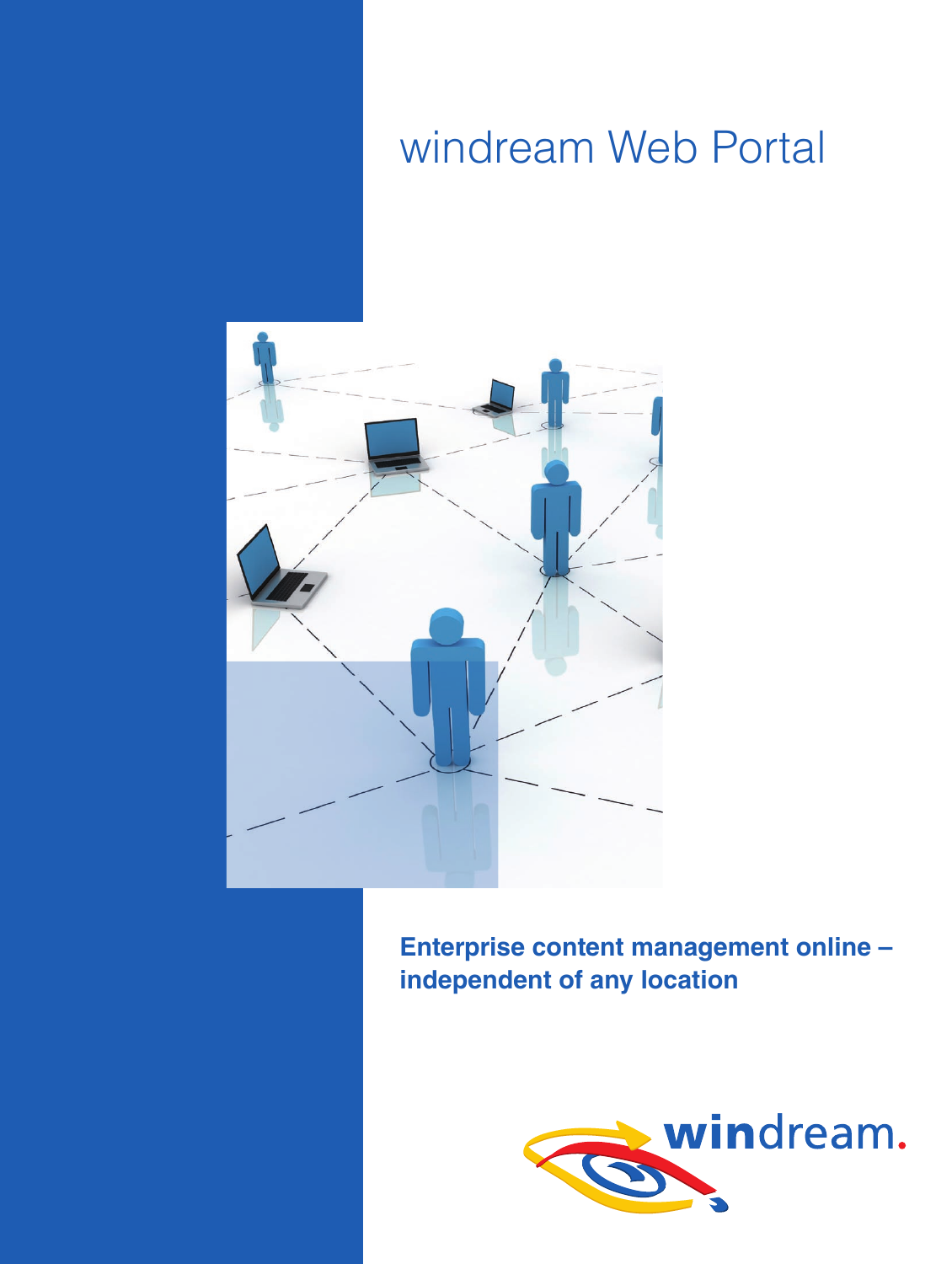# Enterprise content management online – independent of any location

**windream Web Portal offers worldwide access to any information saved in the windream ECM-system – secure, quick, reliable and independent of any location and time. The only requirement: a valid windream user account and access to the Internet. With windream Web Portal, companies can use the Internet as a platform for global access to information saved on a central windream Server. This will lead to a competitive advantage with measurable success. All business processes can be executed much quicker. Additionally, the Web Portal offers many fields of application in various business sectors.**

> **Two versions for different requirements.** The Software is available in two different versions: While the windream Web Portal allows targeted retrieval as well as viewing and downloading documents, the enhanced professional version windream Web Portal Pro provides all further



**Global availability of information.** Using the Web Portal makes business processes much more efficient. Authorized users can access documents from any location in the world. They can read, edit, archive or save documents in the ECM-system. Third party products which create documents in their specific file formats and which are required by users can easily be integrated via Hypertext Transfer Protocol (http).

**Top priority: Security.** When using windream Web Portal or the Pro-version, the secure user authentication stands in the foreground. Users will only be able to log on if they have a valid windream user account and a password. Data transfer is always executed via Secure Socket Layer connection (SSL). In addition to this, the windream Web Portal supports an easy to handle single sign-on concept if a user logs on to an intranet. When starting the Web Portal, the program will automatically use the logon data which had already been entered on system logon before.

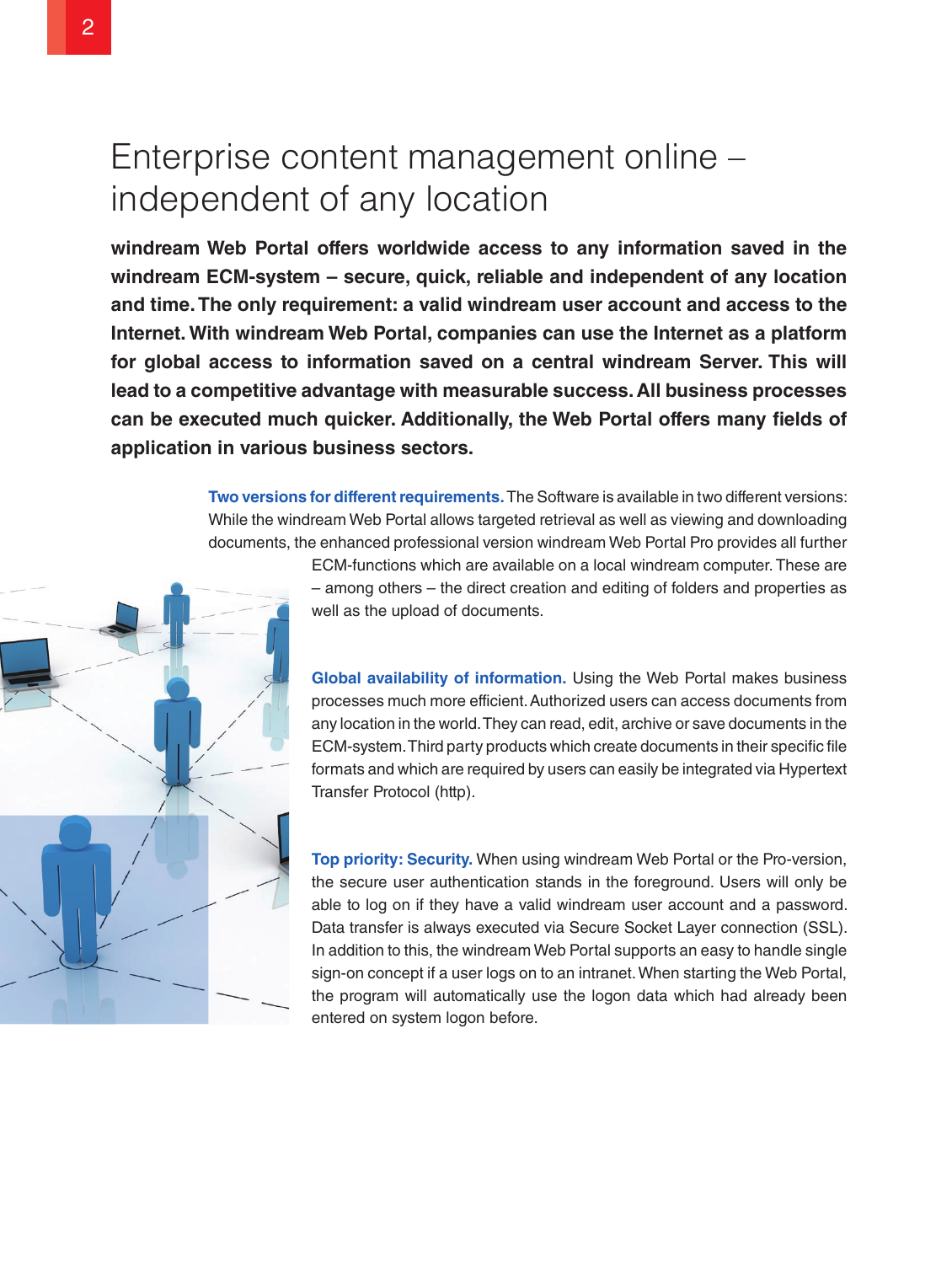### **windream Web Portal**

**Retrieving and editing documents locally.** In comparison to the professional version, windream Web Portal concentrates on selected ECM-functions. Efficient document retrieval stands in the foreground in this application.

**Retrieving documents.** Generally, windream Web Portal offers six different retrieval methods.

**Hierarchic Search.** The filing structure of the ECM-system is displayed in windream Web Portal like in the usual Explorer view of a local Windows computer. Thus, users can browse in the folder structure of the ECM-system and find documents this way.

**Index Search.** During the Index Search, retrieval is executed via index data of documents.

**Simple Search.** When using the simple search, users will only have to enter one search item.

**Quick Search.** The Quick Search allows efficient retrieval via selected search criteria like for example names of authors or date and time.

**Object Type Search.** Documents can also be found using the Object Type Search. With this method, users retrieve documents via the index data which have been determined in the ECM-system for documents of a specific type.

**Fulltext Search.** The Fulltext Search allows the user to find documents according to parts of their contents.

**Result lists, profiles.** The Web Portal will list all documents found in a result list. Search criteria which have already been defined before can be saved as profiles and can be used again later. Profiles can be made available to other users in the company as windream searchlets. A repeated entry of search criteria is no longer necessary.

### **Performance features:**

- $\bullet$  Enormous enhancement of business processes
- $\bullet$  Minimum investment worldwide access to the ECM-system
- No additional software components required on the client computer
- Access via common Internet browsers
- $\bullet$  Quick and easy navigation
- $\bullet$  Hierarchic filing structure similar to the Windows Explorer

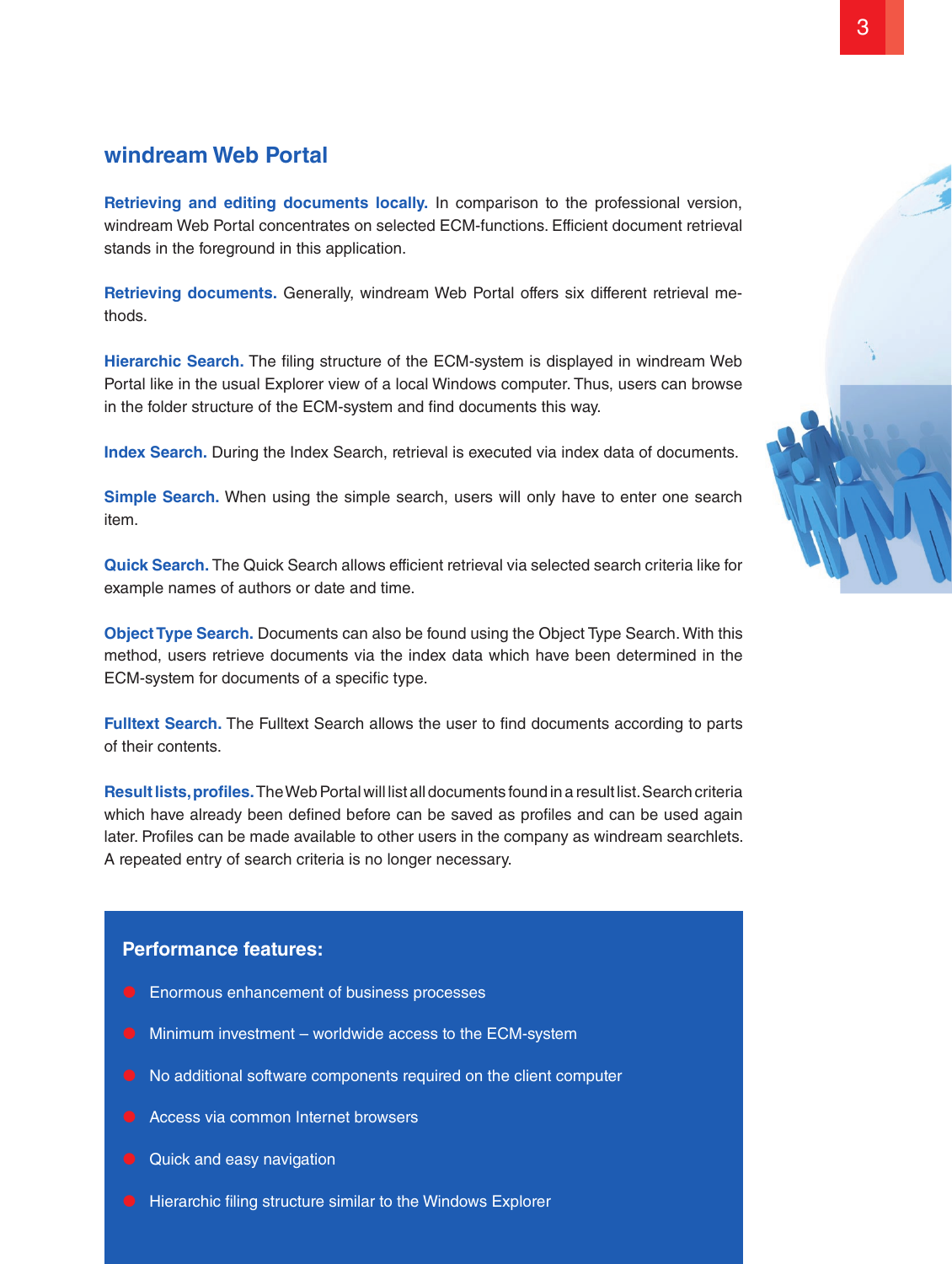Search profiles can be published via e-mail notification. The messages sent out contain references to the search profiles stored in windream. The e-mail recipients can open a profile directly from the link contained in the message.



**windream Web Portal with thumbnail view**

**Opening and editing documents locally.** Retrieved documents can be opened with a double click from the result. The integrated viewer converts the contents of documents into HTML format. Users can export any information via download from the ECM-system and edit documents on their local computers. The original documents will still be available in the ECM-system to other users.

> In an intranet, documents saved in windream can even be edited without having to download them. In this context, users work via a network connection "in place" on the connected windream server directly. The ECM-system and the Web Portal support all operating systems which are able to integrate conventional network drives. This is especially interesting for Linux users.

> In addition to this, windream Web Portal also offers the properties stored with the documents for viewing. Thus, the specific tab pages which windream adds to the operating system functions for describing the document properties are available. Besides general properties, these tab pages present the indices, the lifecycle rules, the document history, the versions and the administration of rights.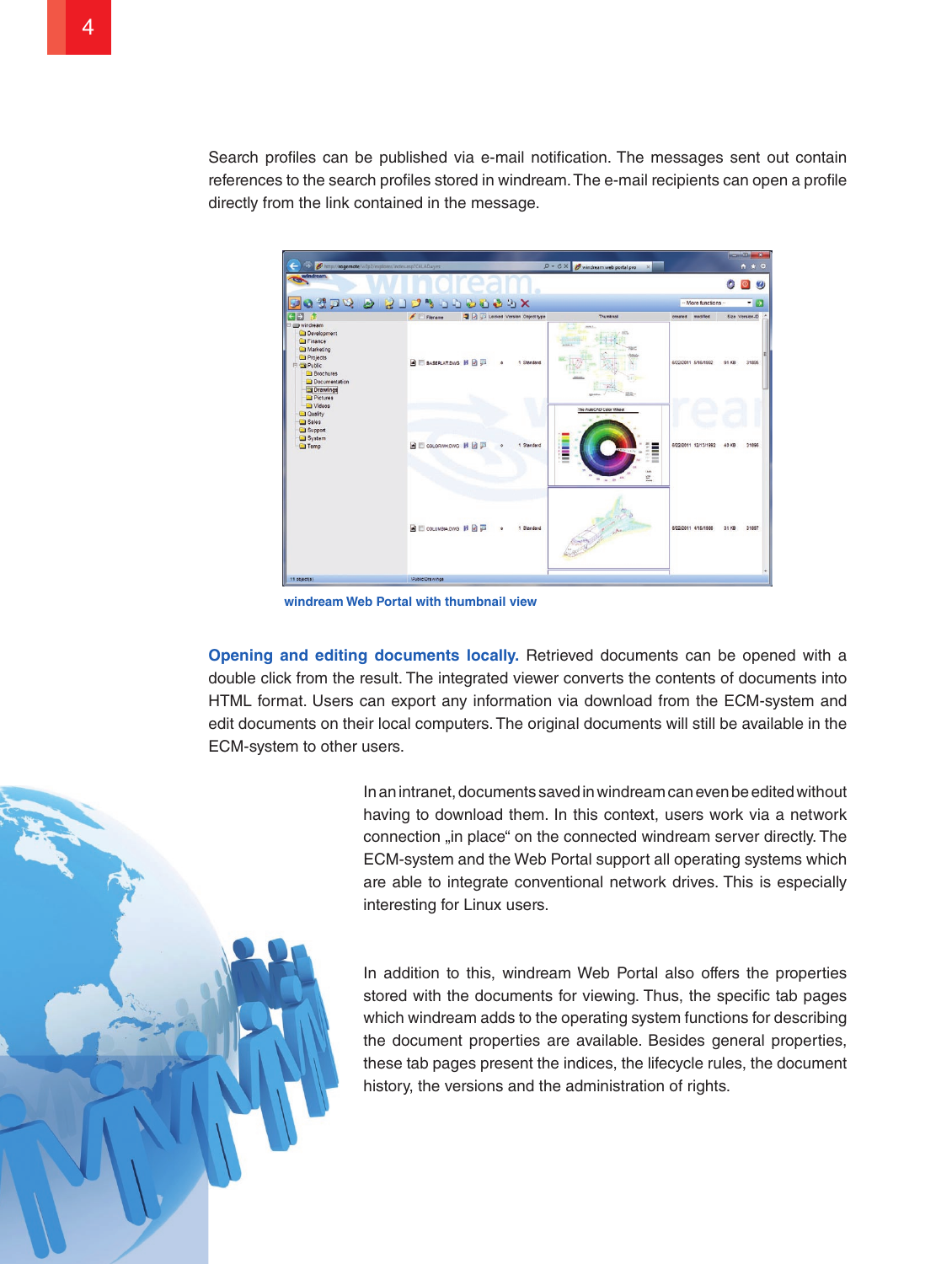### **windream Web Portal Pro**

**ECM online.** Besides the features already described, the professional version of windream Web Portal contains all ECM-functions which users can also execute on a local computer. This makes windream a universal online ECM-system.

**Creating and administering documents and properties.** Users of the professional version can save or archive all documents in the ECM-system, which have been created or edited on a local computer. The upload process which is required for these operations can be executed with only a few mouse clicks. Via ActiveX, you can even transfer complex directory structures including their contents to a windream server in one work step only.

Document properties are edited online, too. Entries will directly be made on the tab pages named "Indices", "Lifecycle", "History", "Version" and "Rights", which are saved with the documents.

**Check-out and Check-in.** Besides a download, it is also possible to export documents via a check-out process and to edit them locally. Documents can then only be read by other users until objects are again checked into the ECM-system via an upload process. A further windream option is to create a new version of the documents on each check-in. A check-out process can still be undone after it has already been executed.

An alternative of the check-in and check-out function is to set an edit lock on documents. This means that they will be locked for all other users. Of course, it is also possible to copy, paste, cut and move documents.

**Lifecycle Management – direct connection to the windream Archive.** On tab page "Lifecycle", users administer the rules that determine the lifecycle of documents stored in the ECM-system. A basic requirement is that the users have been equipped with the necessary rights.

It is possible to view and change the editing and the archiving periods of documents or to determine the point of time of archiving. It is also possible to archive objects immediately after an upload.

**windream Web Portal and windream Web Portal Pro: Individual configuration.** The configuration module integrated in windream Web Portal and in the professional version allows the user to configure the Portal according to individual needs. After having logged on to the startup site, a user determines the initial viewing mode for all documents.

The listview determines the design of the Explorer view and the result lists. Thus, specific information on document properties can directly be viewed after logon.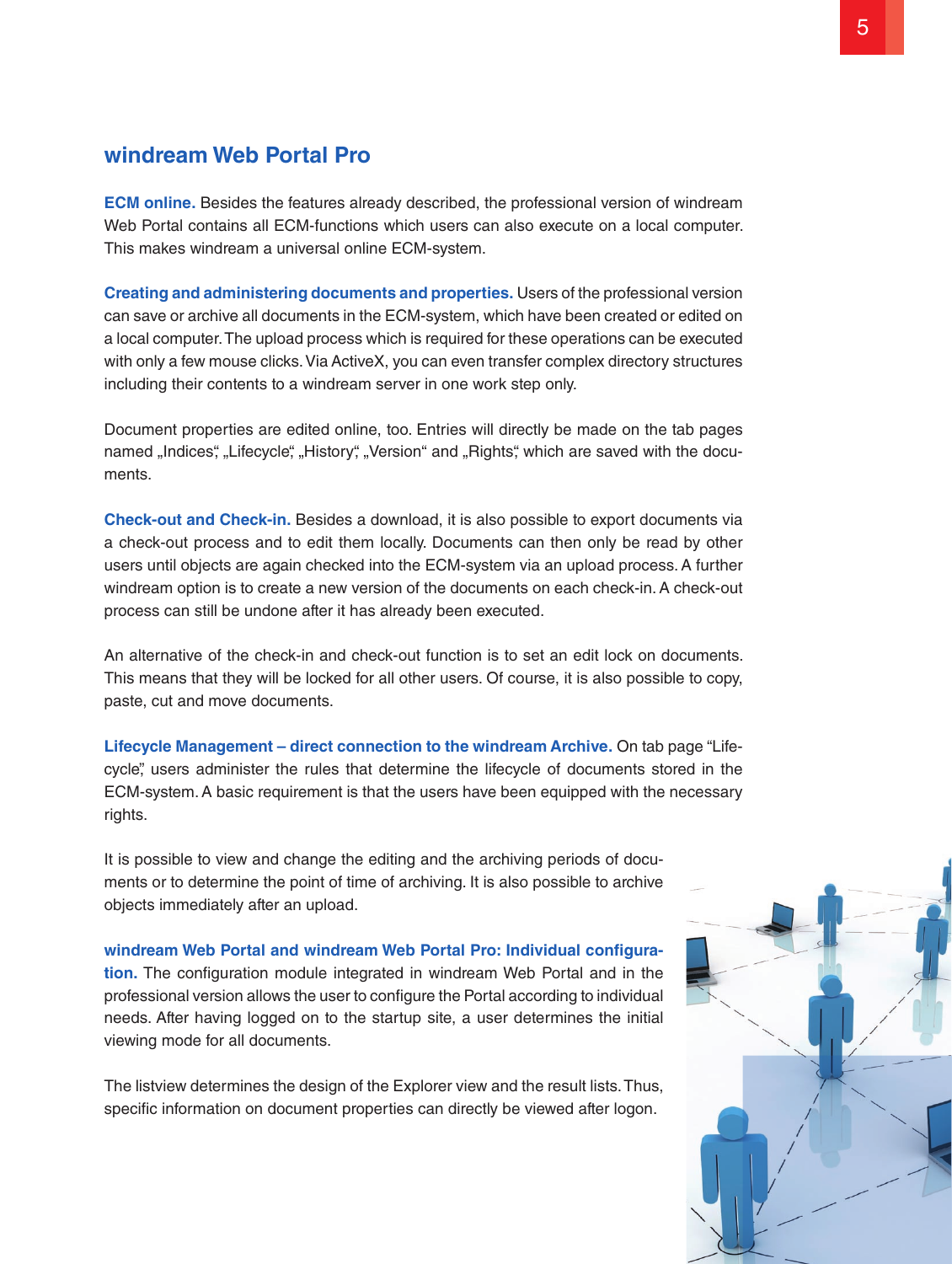The search options offer additional methods for optimizing a search query. Here, users can decide whether previous versions of documents shall be considered during a query, whether subfolders of a windream folder shall be included or whether a query shall be executed considering small and capital letters (case sensitive mode).

**Create your personal Portal site!** A click on the titlebar of windream Web Portal or of the professional version will open a site, which can be designed individually by users. This site can for example be used for directly integrating individual links to search engines or to the windream homepage. Further on, you can also reproduce company-specific tasks here, e.g. the execution of HTML-based search profiles which allow you to continuously repeat a document retrieval according to the individual demands of a company.

**windream searchlets – using search profiles in a company.** A click on windream searchlets will lead you to a site that lists search profiles of an index search which have already been created. The Web Portal differentiates between private and public searchlets. Private ones are profiles which a user has created for personal retrievals. In contrast, public searchlets are saved on the central windream server and are available for all users of the Web Portal.

A user can publish his private searchlets any time and make them available to other users. Profiles are always administered by authorised system administrators. A click on a searchlet will start the query immediately under consideration of the criteria which have been determined in this profile. Thus, it is not necessary to enter complicated search criteria each time.

**More functions.** The windream Web Portal offers users and administrators a whole variety of individual configuration options up tp complex function enhancements. On the basis of function rights, you can e.g. determine the functions which users may execute from a result list after having conducted a search query. Further on, users can also be separated in two groups, which are so called "full users" equipped with unlimited rights and users with readonly rights.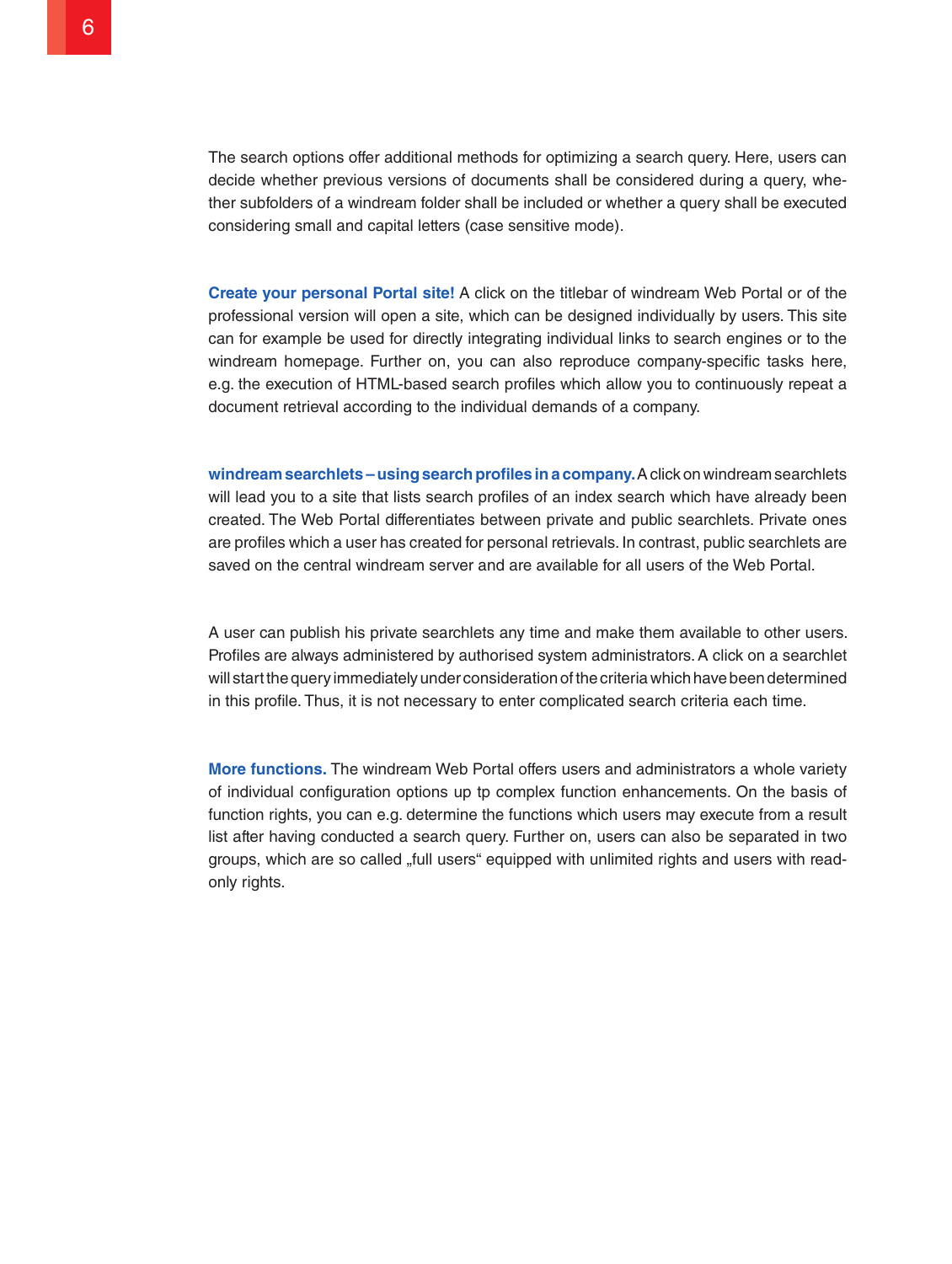## **Performance features**

### **General functions.**

- Worldwide access to the windream ECM-system, independent of locations;
- No additional Software components required on the clients;
- All windream ECM-functions available online (pro-version only);
- Explorer view;
- Integrated HTML document viewer:
- Easy integration of third party products via HTTP-links.

### **Security functions.**

- Authentication via windream user account;
- Password protection:
- Secure data transfer via SSL;
- Single sign-on.

### **Retrieval functions.**

- Six different retrieval methods:
- Viewing results in result lists;
- Direct opening of documents from the result list;
- Creating and storing individual search profiles.

### **Processing.**

- Opening and editing documents from the Explorer view or from the result list (editing in pro-version only);
- Viewing and editing document properties: indices, lifecycle, history, versions, rights (editing in pro-version only);
- Supporting all operating systems which can integrate conventional network drives;
- Upload and download of documents (upload in pro-version only);
- Check-out and check-in of documents (pro-version only).

### **Configuration.**

- Startview configuration;
- Listview configuration;
- Determination of further search options;
- Direct access to search profiles (searchlets);
- Creation of individual portal sites;
- Configuration of download options;
- Display of current system settings (diagnosis);
- Configuration of HTML preview.